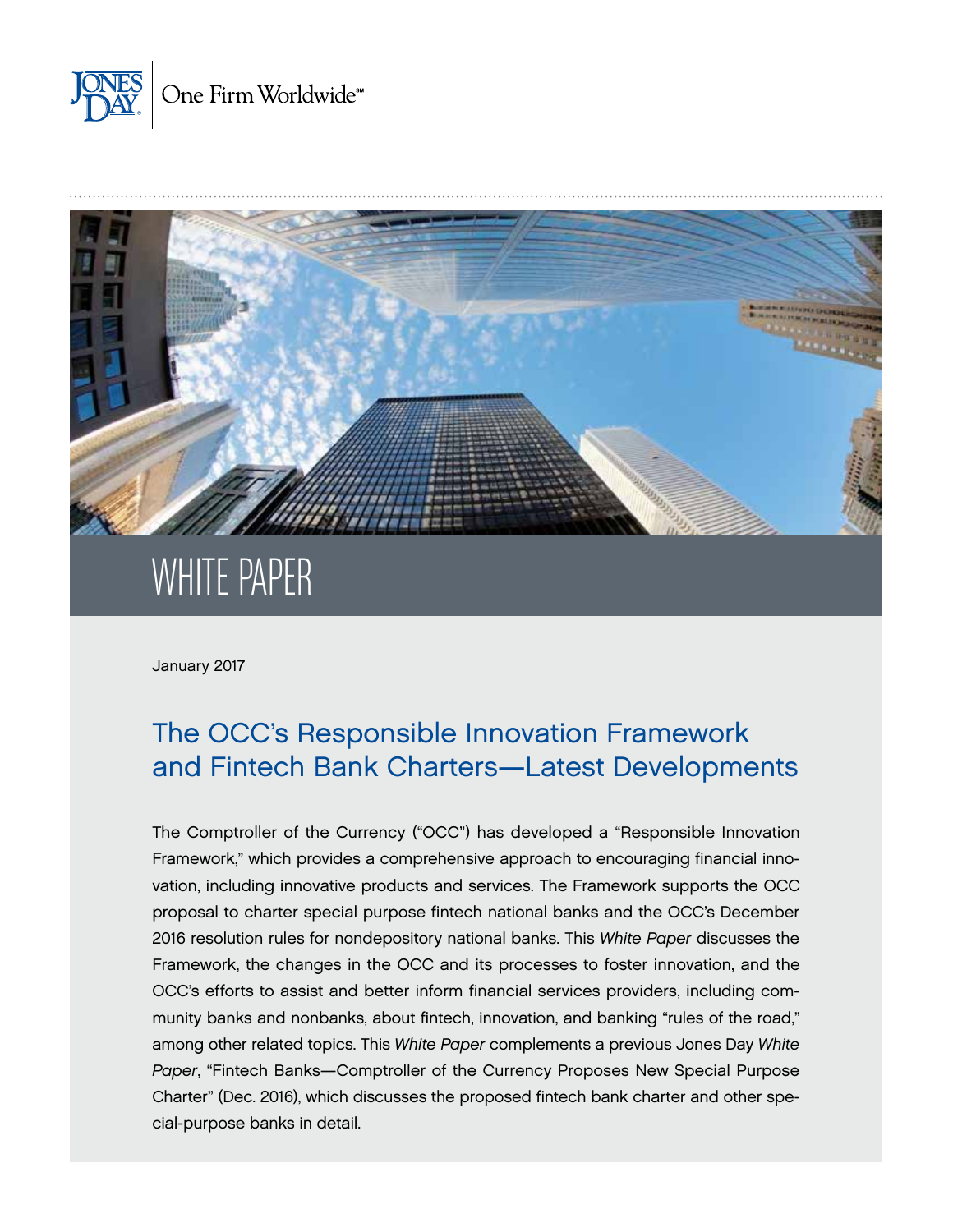#### TABLE OF CONTENTS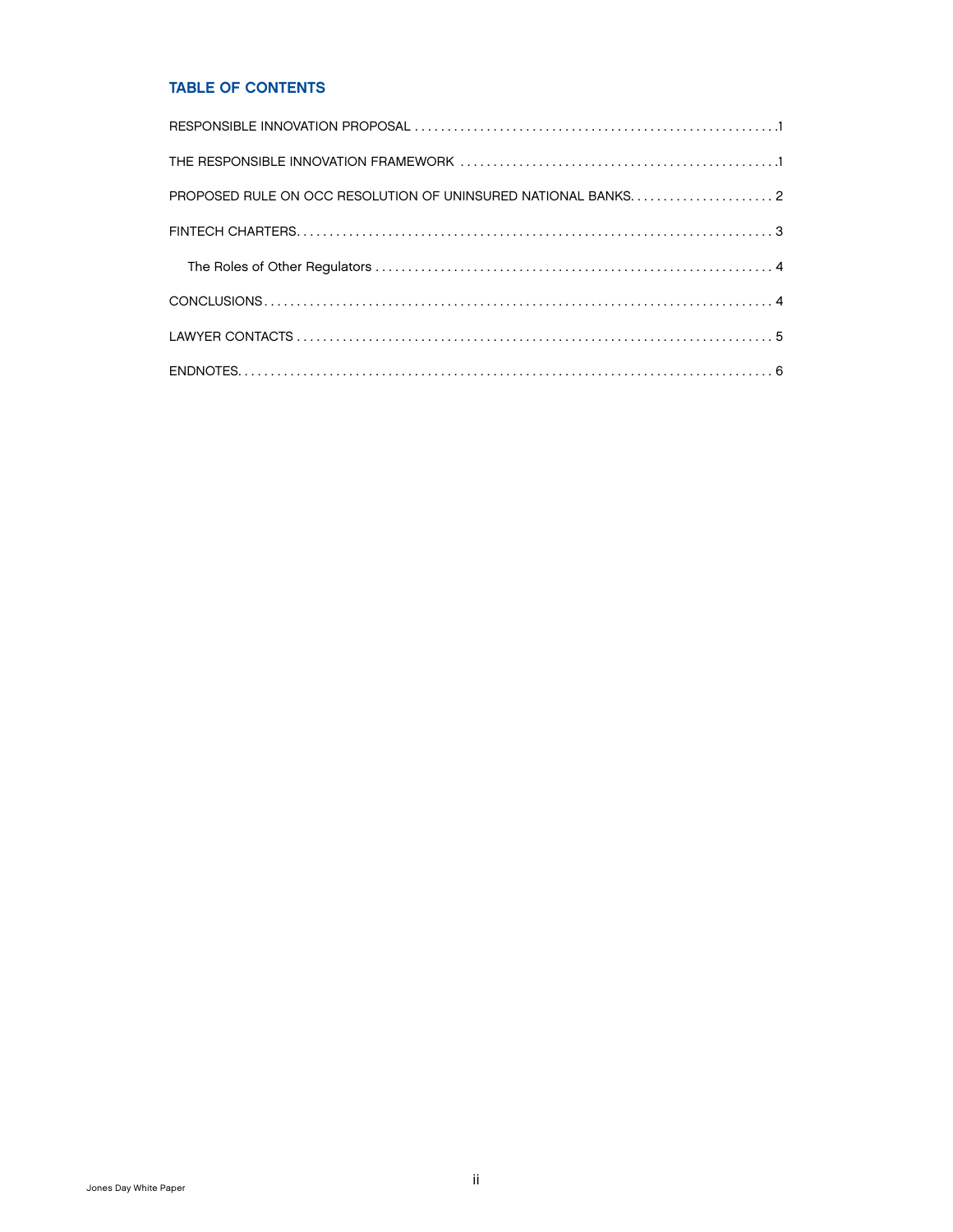<span id="page-2-0"></span>The Comptroller of the Currency ("OCC") has been working for more than a year to develop a comprehensive framework to improve the OCC's ability to identify and understand trends and innovations in the financial services industry, as well as evolving customer needs.<sup>1</sup> The OCC is taking a comprehensive approach to financial innovation, including innovative products and services. As part of this initiative, the OCC formed a team including policy experts, examiners, lawyers, and others ("Team") to gain a better understanding of emerging technology and new approaches in financial services and to design the OCC's framework for evaluating financial innovation.

The OCC recognized that nonbank financial technology ("fintech") companies have attracted substantial investment and provide traditional bank services and products to meet customer needs and preferences with new technologies and processes:

…nonbanks have raised consumer expectations by expediting decisions and offering real-time, cross-channel capabilities and a more seamless experience. As a result, consumers are more willing to use multiple channels and providers to meet their needs. New entrants into the market must not engage in unfair and deceptive practices or discriminatory activities.2

This *White Paper* should be read together with our previous *White Paper*, ["Fintech Banks—Comptroller of the Currency](http://www.jonesday.com/fintech-bankscomptroller-of-the-currency-proposes-new-special-purpose-charter-12-13-2016/)  [Proposes New Special Purpose Charter](http://www.jonesday.com/fintech-bankscomptroller-of-the-currency-proposes-new-special-purpose-charter-12-13-2016/)" (Dec. 2016) ("Jones Day Fintech Charter *White Paper*"). Our earlier *White Paper* discusses the experience with special-purpose bank charters and their regulation, and how fintech companies and others may take advantage of the OCC proposals and use specialpurpose bank charters.

#### RESPONSIBLE INNOVATION PROPOSAL

The OCC's *Supporting Responsible Innovation in the Federal Banking System: an OCC Perspective* ("Responsible Innovation Proposal") (Mar. 2016) considered the development of fintech and its effects on the banking system. The Responsible Innovation Proposal expressed the OCC's views and initiatives intended to provide federally chartered banks and thrifts a regulatory framework that is receptive to responsible innovation and the supervision that supports it.

The OCC defines "responsible innovation" as:

The use of new or improved financial products, services, and processes to meet the evolving needs of consumers, businesses, and communities in a manner that is consistent with sound risk management and is aligned with the bank's overall business strategy.

Responsible innovation emphasizes the importance of financial institutions being receptive to technological innovation, while emphasizing risk management and corporate governance. The OCC's guiding principles for financial innovation ("Guiding Principles") are:

- Support responsible innovation;
- Foster an internal culture receptive to responsible innovation;
- Leverage agency experience and expertise;
- Encourage responsible innovation that provides fair access to financial services and fair treatment of consumers as required under Section 314 of the Dodd-Frank Act;
- Further safe and sound operations through effective risk management;
- Encourage banks of all sizes to integrate responsible innovation into their strategic planning;
- Promote ongoing dialogue through formal outreach; and
- Collaborate with other regulators.

#### THE RESPONSIBLE INNOVATION FRAMEWORK

After reviewing Team proposals and public comments on its Responsible Innovation Proposal, the OCC issued its *Recommendations and Decisions for Implementing a Responsible Innovation Framework* (Oct. 2016) ("Framework"), consistent with the Guiding Principles.

The OCC has created the Office of Innovation ("Office"), which will be responsible for implementing the Framework. This Office is expected to begin operations in the first quarter of 2017, and it will serve as a central point of contact and facilitate responses to inquiries and requests. The Office will be headed by the Chief Innovation Officer, supported by an Innovation Technician and regional Innovation Officers in New York, San Francisco, and Washington, D.C. Additionally, a Responsible Innovation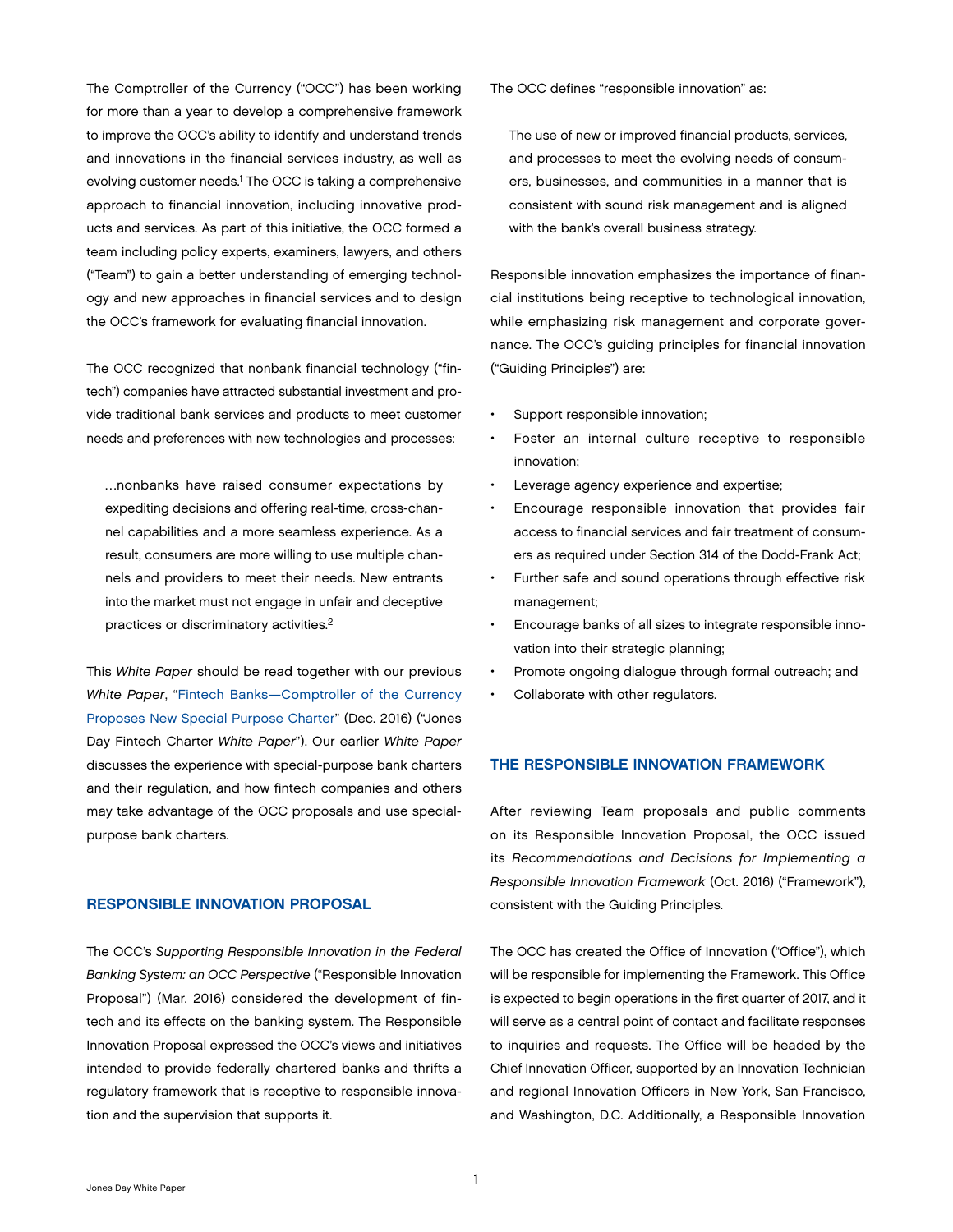<span id="page-3-0"></span>Committee, comprising Deputy Comptrollers or Directors from OCC business units, is being formed to build support for the Framework and related activities and to disseminate information regarding innovation throughout the OCC.

The Office will assist in implementing the following recommendations:

- Establish an outreach and technical assistance program;
- Conduct awareness and training activities;
- Encourage coordination and facilitation;
- Establish an innovation research function; and
- Promote interagency collaboration.

The Framework is broader than fintech charters and fintech service providers. It seeks to heighten all banks' awareness of new technologies and raise regulatory understanding of fintech and its challenges and disruptive effects on banks. The Framework states that it is:

… imperative for [banks] to understand the impact of the evolving landscape on their business strategies and leverage their unique advantages so they can continue to meet the needs of their customers, businesses, and communities.

Banks of all sizes are increasingly partnering with fintechs, as both banks and fintechs recognize the benefits of collaboration. Some community banks, however, have not developed an innovative strategy.<sup>3</sup>

The OCC believes that financial innovation should be part of banks' strategic and operating plans, whether directly or through nonbank service providers.

The Framework recognizes that to achieve its goals:

… it is important that the OCC improve its ability to identify and understand trends and innovations in the financial services industry. This includes not only understanding the new products and services offered and processes implemented by banks, but also the evolving needs of consumers … and demographics driving the changes in the financial industry. The pace, magnitude, and volume of change means that regulators need to learn and understand the changes as they occur, in a manner that allows them to anticipate the impact to the federal banking system.

The Framework recommended that the OCC improve the knowledge and training of its staff generally in this area and hire people with appropriate skills in engineering, information technology, systems development, cybersecurity, and mathematical modeling. This will enable the OCC to appropriately understand and supervise national banks and their vendor relationships. At the same time, the Framework seeks to assist these institutions in meeting OCC expectations by providing technical assistance to banks—especially community banks, which may need more resources—and nonbanks, and helping them manage their relationships and implement effective innovation strategies. The Framework further seeks to provide guidance for banks and nonbanks on regulatory principles, processes, and expectations, as well as "rules of the road" for nonbanks.4

The Framework also seeks to improve the OCC's "transparency and timeliness of decisions related to innovative products, services and processes." Several actions are being taken to improve decisions, including creating:

- Specific response and disposition expectations for innovation inquiries and requests, including communication standards for written and verbal inquiries and requests for inquiries, as well as tracking of inquiries; and
- Standard workflows for inquiries and requests for new products, processes, and services, including specific time frames and responsible parties.5

The new Office will be responsible for managing the process, but decisions will continue to be made by the groups within the OCC responsible for such matters, such as licensing, legal, etc.

### PROPOSED RULE ON OCC RESOLUTION OF UNINSURED NATIONAL BANKS

One impediment to fintech and other special-purpose national bank charters has been the lack of resolution processes for nondepository national banks not eligible for FDIC receiverships. The Federal Deposit Insurance Act ("FDI Act") requires the OCC to appoint the FDIC as the receiver for all insured national banks, but it does not address the receivership of uninsured national banks.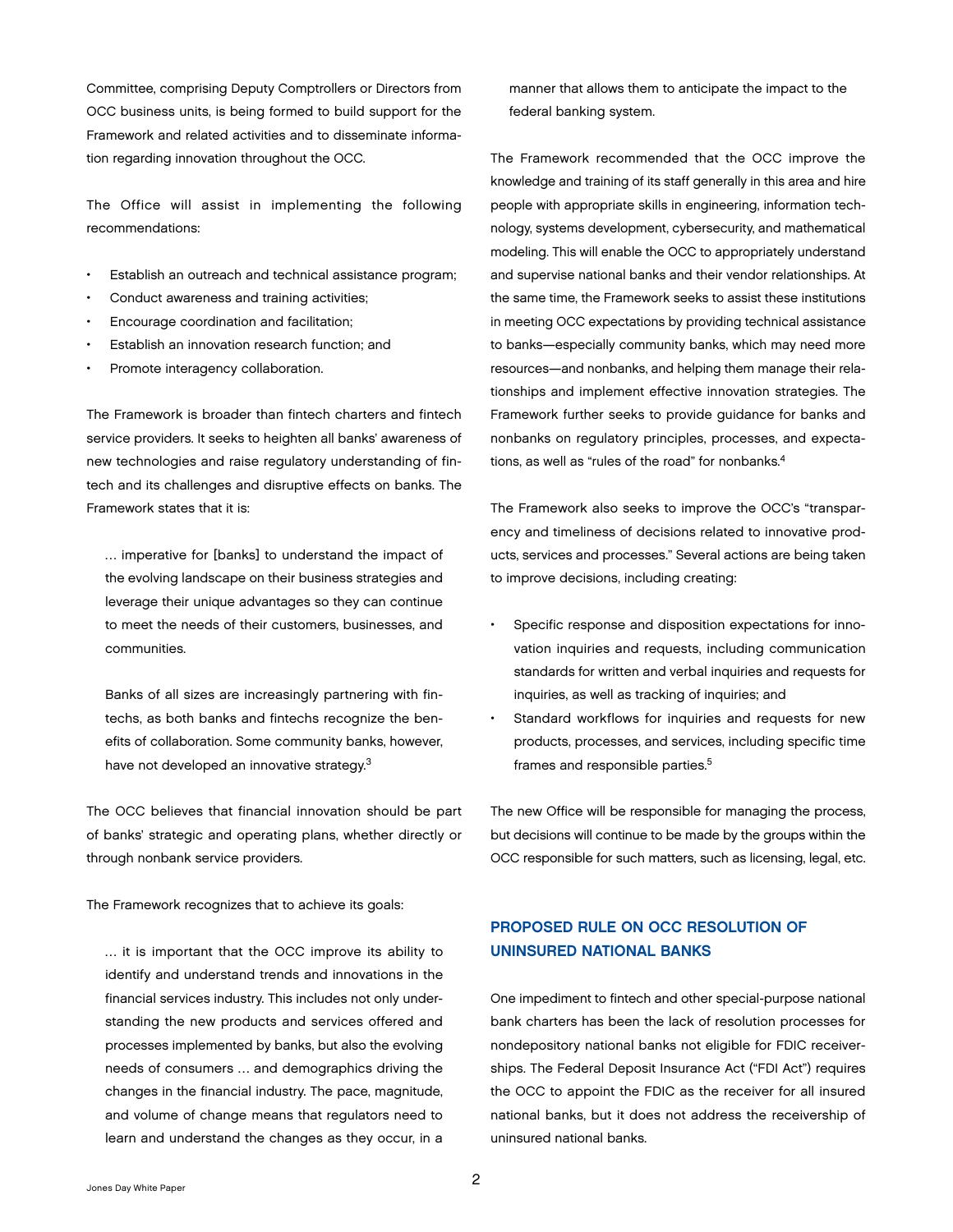<span id="page-4-0"></span>While it was developing the Framework, the OCC issued a notice of proposed rulemaking designed to address how the OCC would conduct the receivership of uninsured nationally chartered financial institutions ("Proposed Resolution Rule").6

The OCC's Final Rule on Receiverships of Uninsured National Banks adopted the Proposed Resolution Rule without changes, and it is effective January 19, 2017.<sup>7</sup> The Final Rule provides the OCC with receivership powers similar to the FDIC's receivership powers under the FDI Act. Most significantly, the Final Rule facilitates innovation and the special-purpose charter for fintechs and other nondepository banks, and may provide capital relief for uninsured trust companies. The OCC historically has required more capital for nondepository trust companies in the absence of receivership standards, and the new rule should facilitate reasonable capital for fintech and other special-purpose national banks consistent with their business plans, complexity, and risks.

#### FINTECH CHARTERS

On December 2, 2016, the OCC released *Exploring Special Purpose National Bank Charters for Fintech Companies* (Dec. 2016) ("Fintech Charter Proposal"), which discusses specialpurpose national bank charters for fintech companies.8

Banks and state regulators have expressed various concerns since the OCC introduced its Framework and the Fintech Charter Proposal, which OCC Chief Counsel Amy Friend has addressed in various forums, including *American Banker*. 9 Many worry that nationally chartered fintech companies will not be subject to the rules applicable to traditional banks and that the fintech chartering process will be ad hoc. Chief Counsel Friend responded that all national charter applicants, not just fintech companies, will be subject to the rules and procedures outlined in the OCC Chartering Manual and to the rules applicable to traditional banks. The OCC's baseline expectation is that fintech charter applicants will provide capital, liquidity, sound governance, and a robust business plan.

The OCC intends to propose a policy later this month for fintech charter applications that will supplement the OCC Chartering Manual and will adopt other policies consistent with the Framework that apply to chartering special-purpose national banks. Applications for fintech charters will not be taken until the chartering policy is finalized. The chartering process will be robust and require prefiling conferences with the OCC. Approvals are expected to be conditioned on the applicants providing business plans that demonstrate a likelihood of success of the business and on the applicants and potentially their parents entering into operating and similar agreements with the OCC.10

Once chartered, Chief Counsel Friend has stated that fintech charters will be subject to all laws, regulations, examinations, reporting requirements, and ongoing supervision applicable to national banks, generally. These include legal lending limits, limits on real estate holdings, anti-money laundering laws and the Bank Secrecy Act, and the U.S. Treasury Office of Foreign Asset Control's sanctions. Other laws that apply to banks and nonbanks will also apply to fintech charters, where compliance will be subject to OCC supervision, examination, and enforcement. Examples of such laws include Section 5 of the Federal Trade Commission Act (unfair or deceptive acts or practices), Dodd-Frank Act Section 1031 (unfair, deceptive, or abusive acts or practices), and Dodd-Frank Act Section 1036, which makes it unlawful "to offer or provide to a consumer any financial product or service not in conformity with Federal consumer financial law, or otherwise commit any act or omission in violation of a Federal consumer financial law."

Other laws and regulations will apply to fintech banks only to the extent that these engage in a regulated activity or take deposits. For example, the Community Reinvestment Act applies only to FDIC-insured depository institutions. The OCC, however, has indicated that it expects all applicants, whether FDIC-insured or not, that engage in lending activities to demonstrate a commitment to helping meet the credit needs of their communities and to financial inclusion that supports fair access to financial services and fair treatment of customers.11

State bank regulators have expressed concerns that the OCC may exceed its authority by supervising fintech companies because "performing one of the functions of a bank does not make it a full bank." Ms. Friend believes that the National Bank Act only requires a firm seeking a national charter to engage in "bank-permissible activities." The OCC has the authority to determine what activities are within the business of banking, and over the more than 150 years of its history, the OCC has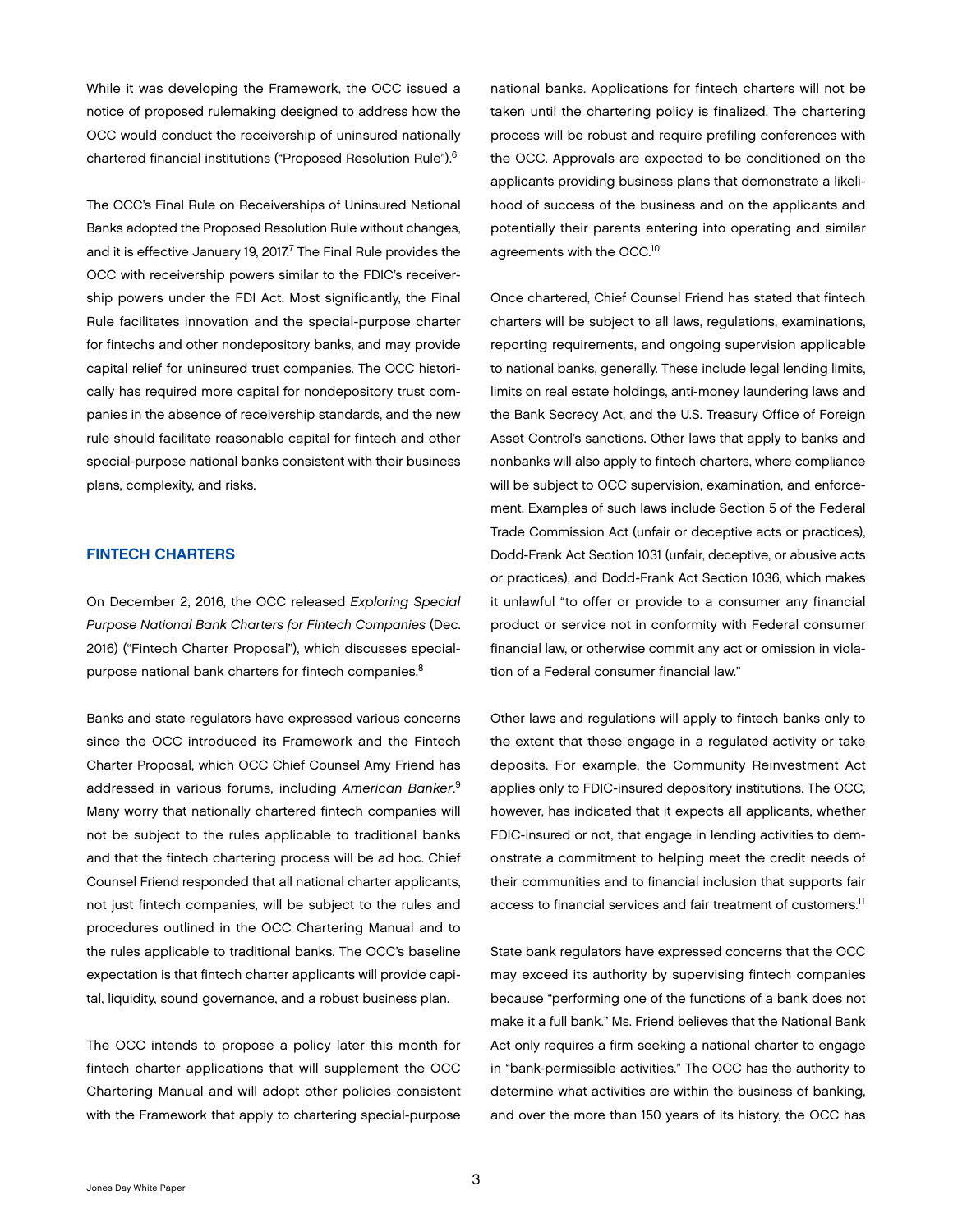<span id="page-5-0"></span>used this authority to find that new activities, or traditional activities using new technology, are bank permissible. OCC rules require that special-purpose banks engage in one of three core banking activities: taking deposits, paying checks, or lending money. The OCC has discretion to determine the activities that are within these three core banking activities, all of which can evolve with technology and business over time to include many activities of fintech companies.

#### The Roles of Other Regulators

The OCC is consulting with the other federal banking regulators, including the CFPB, on fintech and special-purpose charters. The FDIC must approve deposit insurance for any bank applicant that seeks to take deposits. Fintech lenders are likely to find depository charters most advantageous or even necessary. The FDIC's Division of Risk Management Supervision recently issued *Applying for Deposit Insurance—A Handbook for Organizers of De Novo Institutions* (Dec. 2016) to help potential organizers of new institutions, like fintech companies, become familiar with the deposit insurance application process.

State fintech charters may also be possible. Most states currently require banks to be FDIC insured, and special legislation may be needed to charter and operate nondepository state fintech banks. Fintechs engaged in payment activities may find a national or state charter useful to avoiding multistate money transmission licensing and regulation. Fintech lenders likely will find a depository charter (national or state) most useful to fund loans and export interest rates on an interstate basis under National Bank Act Sections 85 and 86 and FDI Act Section 27. Any state depository bank charter would need FDIC approval, as well as state approval.

Any national bank must be a member of the Federal Reserve System.12 Federal Reserve Regulation H does not apply to national bank members, although Federal Reserve Regulation I does apply. Federal Reserve Regulation A permits Federal Reserve Banks discretion to allow qualified FDIC-insured institutions to access Federal Reserve Bank advances and to discount paper at the Federal Reserve Bank. It is unclear whether these services and other Federal Reserve services will be permitted to national fintech charters in light of the Federal Reserve's historical concerns over special-purpose charters. Federal Reserve Act Sections 23A and 23B apply to affiliate transactions with any Federal Reserve member bank or any uninsured bank or savings association.

"Companies" that "control" fintech banks that take deposits will be subject to the Bank Holding Company Act of 1956 ("BHC Act") and its activity limitations, and to supervision and regulation by the Federal Reserve. If a parent company is involved, a depository fintech charter applicant will need Federal Reserve approval under the BHC Act before beginning business.

As more fully discussed in the Jones Day Fintech Charter *White Paper*, the Federal Reserve historically has been reluctant to allow nonbanks access to the payments system. The Federal Reserve made various statements in the *Interagency Report to the Congress and the Financial Stability Oversight Council Pursuant to Section 620 of the Dodd-Frank Act*  (December 2016) related to industrial loan companies and grandfathered unitary savings and loan companies that reflect other Federal Reserve concerns over the separation of banking and commerce and the potential concentration of economic power, the effectiveness of supervision of nondepository banks and their parent companies outside the BHC Act, and competitive equality among banking organizations. These concerns may affect the Federal Reserve's views of certain fintech charter proposals.<sup>13</sup>

The Federal Reserve has been less concerned about nondepository trust companies primarily engaged in traditional trust activities that do not obtain payment services or borrowing privileges from the Federal Reserve.

#### **CONCLUSIONS**

The OCC is trying to better understand financial innovations and anticipate change. The Framework seeks to change the OCC and provide processes and personnel that can assist banks and nonbanks offering innovative financial products and services, as well as to better supervise such products and services conducted by national banks directly or with nonbank service providers. The Framework and the new OCC Office of Innovation should improve the transparency and timeliness of the OCC's evaluation of financial innovation proposals, including fintech charters. While fintech and fintech charters have received the most attention, the Framework provides that every bank should consider financial innovation and its effects in their strategic plans. Planning and adapting to fintech and market changes are likely to become an examination issue with all the bank regulators.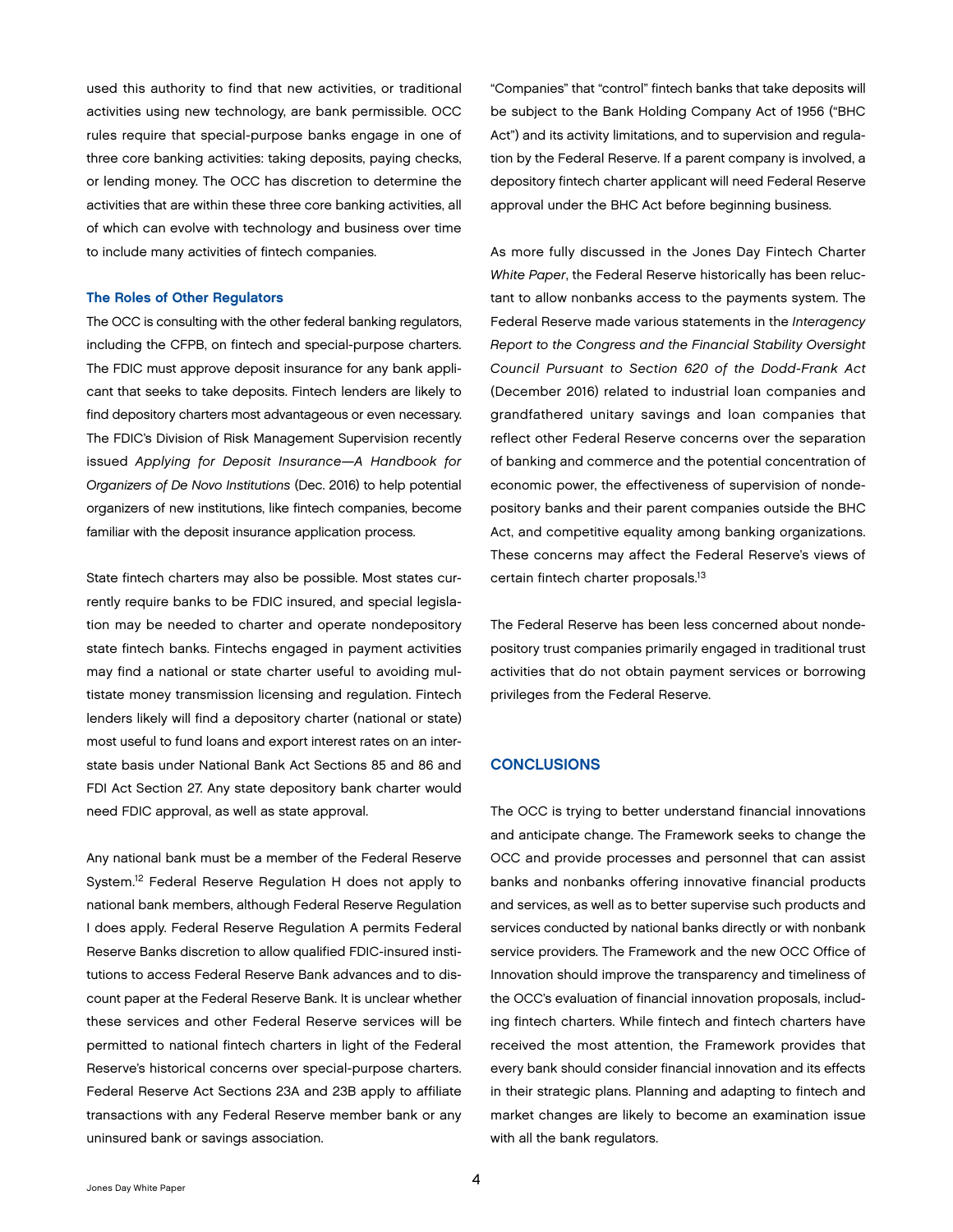<span id="page-6-0"></span>The Framework is a useful outline for setting expectations and creating regulatory transparency and consistency, which provides goals and actions to support "responsible innovation." The fintech charter and the new rule on resolutions of nondepository national banks are elements of the Framework. The Framework should help banks in providing services independently and otherwise jointly where nonbank fintech companies are service providers to, or joint venturers with, banks. The OCC's recognition that all banks need to plan for and consider innovation strategically is important competitively and for the health of the financial services industry. At the same time, fintechs, which need bank relationships or bank powers to efficiently deliver their services, need to know and be able to meet the expectations of the bank regulators, and their bank customers and counterparties, whether with or without a fintech charter.

The Framework and the special-purpose charters envisioned are positive, forward-looking steps with numerous potential benefits to customers, banks, and nonbank providers of financial services, which may be a model for state bank regulators and legislatures. Special purpose charters have in the past, as discussed in our earlier *White Paper*, been delayed and stopped by regulatory and political concerns, including the tension resulting from the historic separation of commercial and banking activities. The Letter from Sens. Sherrod Brown and Jeff Merkley to Comptroller Thomas Curry (Jan. 9, 2017) regarding special-purpose banks is the latest example.

We will continue to closely follow developments in this area, and we are optimistic that the OCC's actions to foster responsible innovation by banks and nonbanks will benefit customers by better meeting their preferences and needs in faster, more efficient, and cost-effective ways that will benefit the economy.

#### LAWYER CONTACTS

For further information, please contact your principal Firm representative or one of the lawyers listed below. General email messages may be sent using our "Contact Us" form, which can be found at [www.jonesday.com/contactus/.](http://www.jonesday.com/contactus/)

Chip MacDonald Atlanta +1.404.581.8622 [cmacdonald@jonesday.com](mailto:cmacdonald@jonesday.com) James C. Olson San Francisco +1.415.875.5749 [jcolson@jonesday.com](mailto:jcolson@jonesday.com)

Lisa M. Ledbetter Washington +1.202.879.3933 [lledbetter@jonesday.com](mailto:lledbetter@jonesday.com) Heith D. Rodman Atlanta +1.404.581.8356 [hdrodman@jonesday.com](mailto:hdrodman@jonesday.com)

#### Stephen J. Obie

New York / Washington +1.212.326.3773 / +1.202.879.5442 [sobie@jonesday.com](mailto:sobie@jonesday.com)

*William M. Atherton of the Atlanta Office assisted in the preparation of this* White Paper.